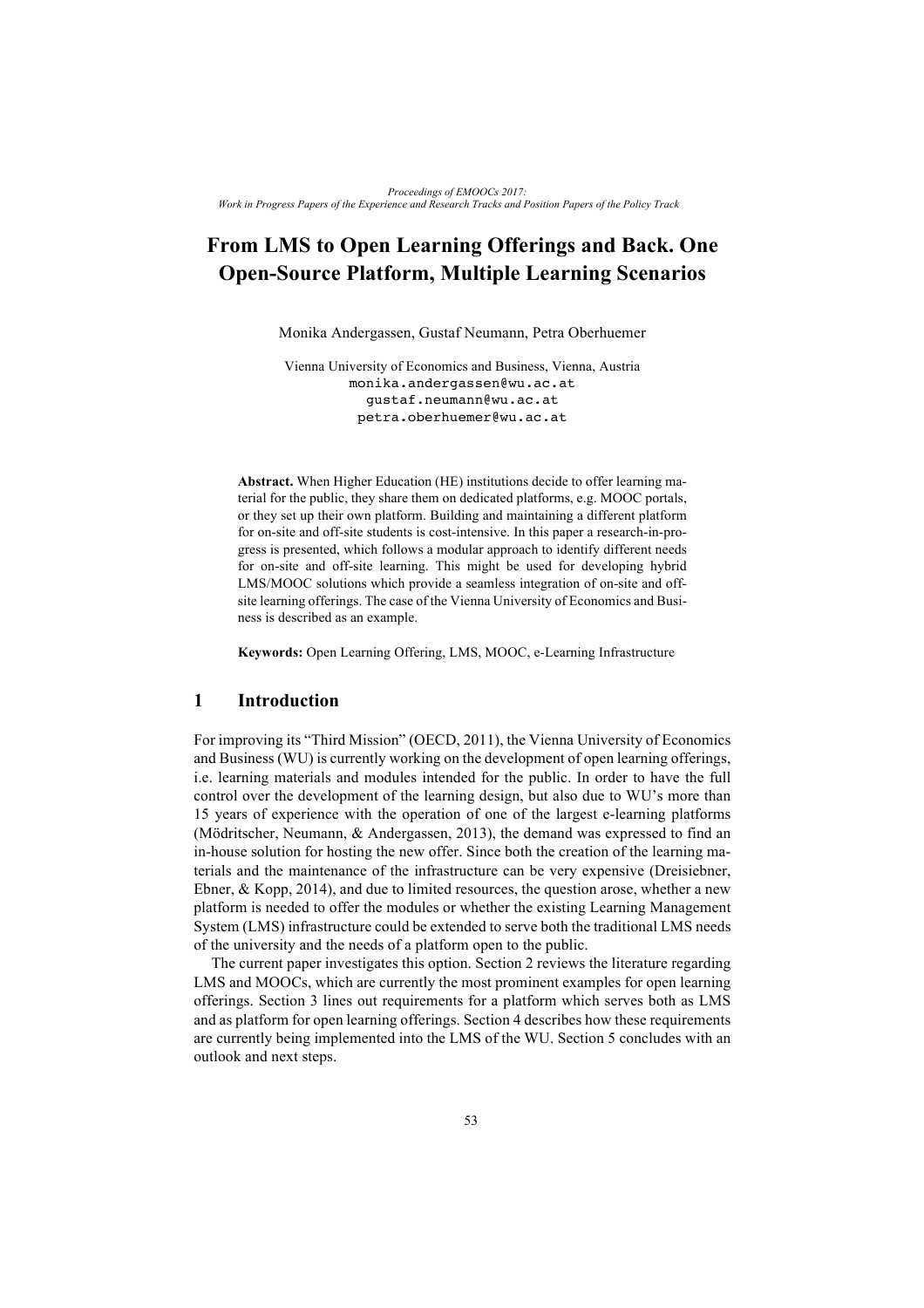*Proceedings of EMOOCs 2017: Work in Progress Papers of the Experience and Research Tracks and Position Papers of the Policy Track*

## **2 Comparison of LMS and Open Learning Offerings**

The way e-learning is provided to the public has changed in the last years. Initiated by efforts of the MIT OpenCourseWare project (Abelson, 2008), resources shared via public platforms such as educanext (Guth, Neumann, & Simon, 2001) or Merlot (Orhun, 2004) were created, mostly for making open educational resources publicly accessible. With the development of MOOCs (Massive Open Online Courses), the focus shifted from sharing resources towards providing online classes, typically equipped with options for the learners to acquire certificates. Today, the term MOOC is used for a variety of public learning offerings, which go beyond the bare learning material provision. So the term MOOC is sometimes a misnomer, since many courses are not really "massive", and some learning offerings have smaller granularity than typical university "courses". Nevertheless, we use the established term MOOC to refer to such offerings.

Depending on the didactic setup of a MOOC, "xMOOCs" and "cMOOCS" have become prominent terms. The x in xMOOCs refers to an "extended" version of a traditional university course, while the c in cMOOCs refers to a constructivist/connectivist didactical setup (Siemens, 2013). Key features of a typical xMOOC include a specially designed platform software, video lectures, computer-marked assignments, a shared discussion space, badges or certificates and some learning analytics. To date, most MOOCs could be classified as xMOOCs, for instance the MOOCs offered by companies such as Coursera and edX. The scope of the WU open learning offerings comes, according to the definitions given above, closer to xMOOCs. Therefore, the following sections will mainly focus on how to integrate a traditional LMS, which could be described as a centralized platform to administer, plan, facilitate, assess and monitor student learning from a teacher-centric view (Wright, Lopes, Montgomerie, Reju, & Schmoller, 2014), and xMOOC functionalities.

Existing approaches describe the use of Open-Source LMS for MOOC delivery, for instance (Meinel, Totschnig, & Willem, 2013) who evaluate Canvas LMS for MOOC usage. Other approaches include the delivery of open-source variants of MOOC platform software, such as Open edX, for public operation (Ruiz, Díaz, Ruipérez-Valiente, Muñoz-Merino, & Kloos, 2014).

The novel approach of the current paper is that one software installation is used to serve both LMS and open learning offerings under one hood, in an all-in-one approach.

## **3 Requirements towards an LMS / xMOOC platform**

Figure 1 shows a generic model of online collaboration from a user perspective. It is not exhaustive but is intended to highlight some central aspects which need to be considered when discussing requirements towards an LMS compared to an (x)MOOC platform. In this model, requirements and features are organized concentrically around the user, departing from a personalized portal interface, basic requirements such as user management and an underlying knowledge model. Around these core functionalities, additional aspects such as features for learning management, collaboration, communication and personal workspace tools are arranged. Finally, requirements such as user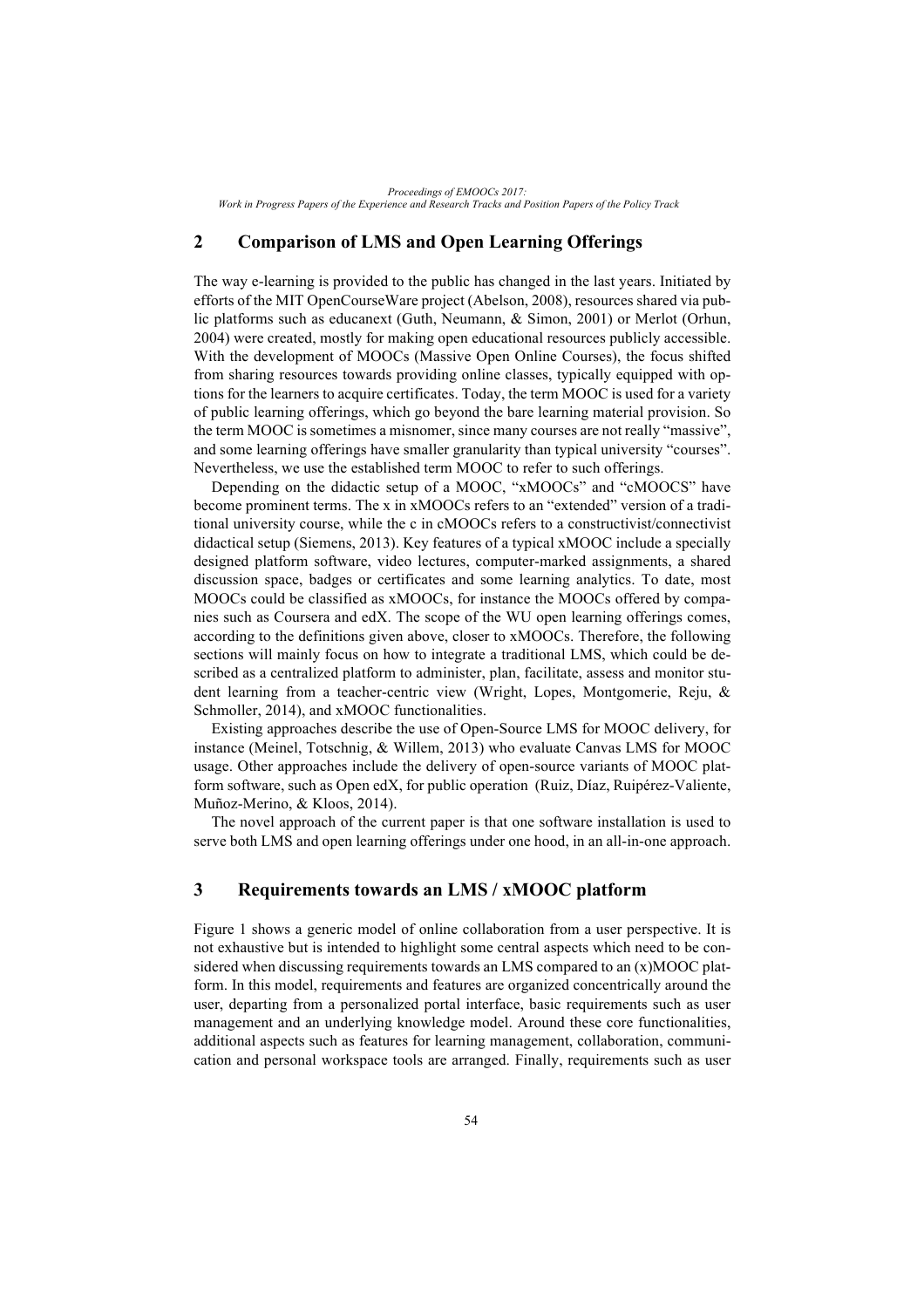*Proceedings of EMOOCs 2017: Work in Progress Papers of the Experience and Research Tracks and Position Papers of the Policy Track*

registration and role-based permissioning are considered. The following requirements were identified for a platform which offers LMS and MOOC platform functionality in an all-in-one approach.

**Fig. 1.** On-line collaboration model, reproduced from ("xowiki - OpenACS Proposal - Sam-



- 1. User Management: Two types of accounts need to be digested. Regular students of the HE institution are usually enrolled according to a complex admission procedure. Their accounts are processed via a campus management software and synchronized with the LMS. The public users of the MOOC platform, by contrast, require the option to register directly on the platform with little hurdles. Regular students should have access to the MOOC platform with their existing student account, without any additional registration.
- 2. Personalized Portal Interface: The LMS personal portal page usually includes a list of course memberships, aggregated information from these courses, and some curricular information. In a xMOOC platform, usually a student might not attend many courses in parallel such as in a study program. Instead of aggregated news, in this context it is more important to give the user an easy way to resume the course where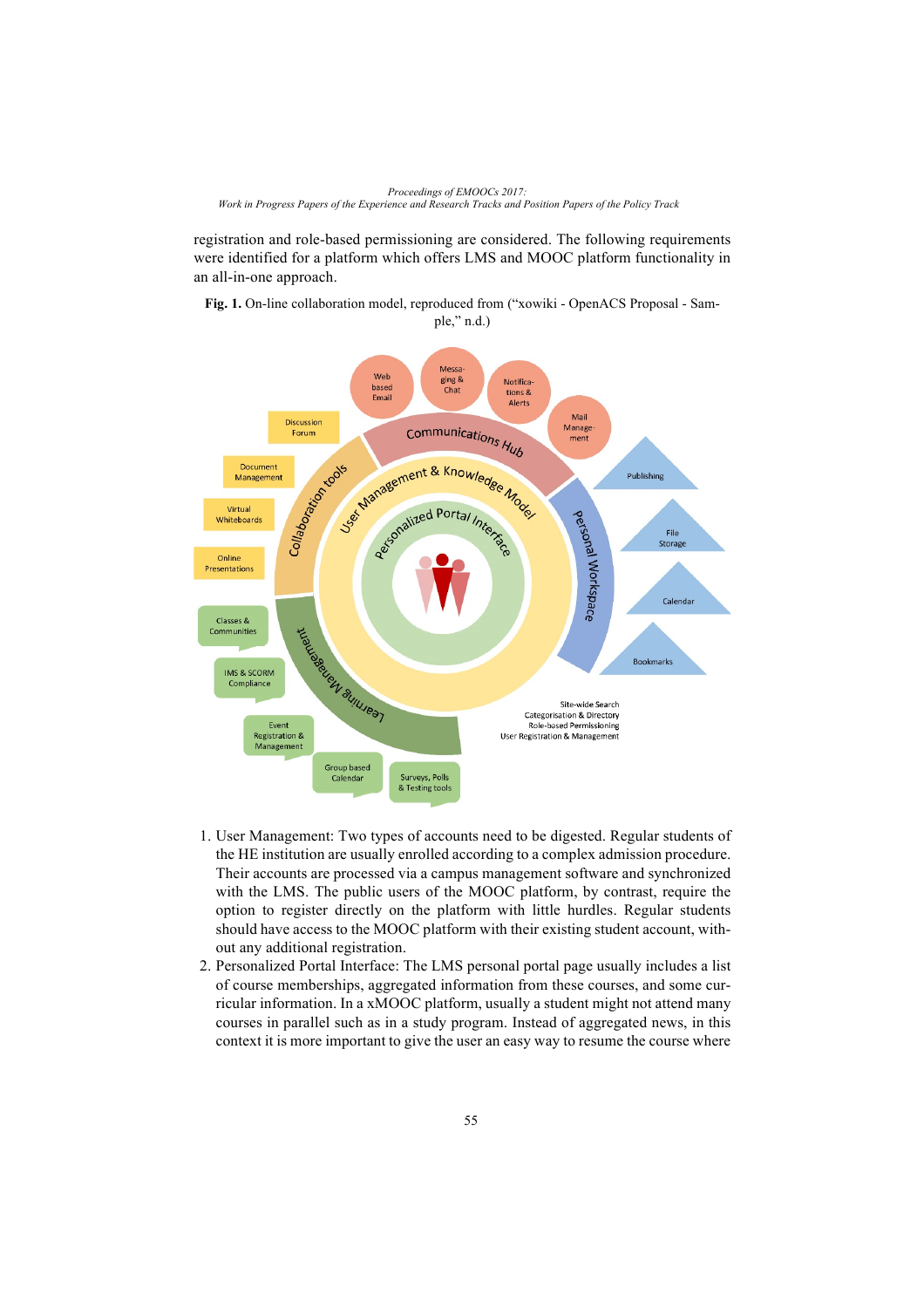*Proceedings of EMOOCs 2017: Work in Progress Papers of the Experience and Research Tracks and Position Papers of the Policy Track*

he left at last login, and since he doesn't follow a strict study program, recommendations about new and follow-up courses are important. An overview of earned badges and certificates might enhance the motivation to go on studying with MOOCs.

- 3. Communication hub and collaboration tools: Regardless whether a course is offered via an LMS or a MOOC platform, having a time-based or self-paced course schedule is a decisive factor regarding the need for communication and collaboration tools. Only time-based courses demand for a communication hub for synchronous communication and for collaboration tools, while for self-paced learning scenarios, such as the open learning offerings of the WU, they might be of less relevance. However, asynchronous communication channels such as email or feedback might make sense also in self-paced settings.
- 4. Learning Management: Signing up to courses at universities is usually connected to a variety of selection criteria, while MOOCs do not apply such selection criteria or participant limitation. An all-in-one system needs to handle course memberships via an approval system for traditional LMS courses as well as approval-free access to MOOC courses. Furthermore, in contrast to traditional HE courses, course completion is often not the main focus of attendees of MOOCs (Milligan, Littlejohn, & Hood, 2016). To reward more granular learning strategies, MOOC attendees could be rewarded, for instance, with badges for completion of single course units (Hadi & Gagen, 2016). Thus, the LMS needs to allow to define new forms of "completion" within courses in the MOOC context and to award badges. The transfer of badges from the MOOC to the LMS context should be facilitated.
- 5. Knowledge Model: The creation of learning resources can follow similar principles in an LMS and on a MOOC platform. In the all-in-one approach, the content developer is able to easily transfer resources from one context to the other. If quality assurance measures are required by the institution, approval steps could be easily integrated in the publishing workflow of a resource. Learning Analytics and Recommendations might be more marketing related in MOOCs than in an LMS context.

# **4 Case Study: LMS and Open Learning Offerings with Learn@WU**

This section gives insight to a research in progress at the WU, where its LMS Learn $@$ WU is adopted according to the requirements listed above to serve as an LMS and a platform for open learning offerings. Learn@WU is based on the Open-Source software OpenACS (Demetriou, Koch, & Neumann, 2006) and .LRN and has been in university-wide productive use since 2002. In peak times, the platform is visited by up to 17,000 users per day, with up to 4 million page views. The range of services includes administrative tasks such as course and membership administration, syllabus, learning material distribution, assignments, gradebook, forums, chatrooms and mail. In the last years, the investigation into learning analytics has increased. Also, the focus has shifted from the pure distribution of learning materials to an approach which focuses on learning activities (Andergassen et al., 2015).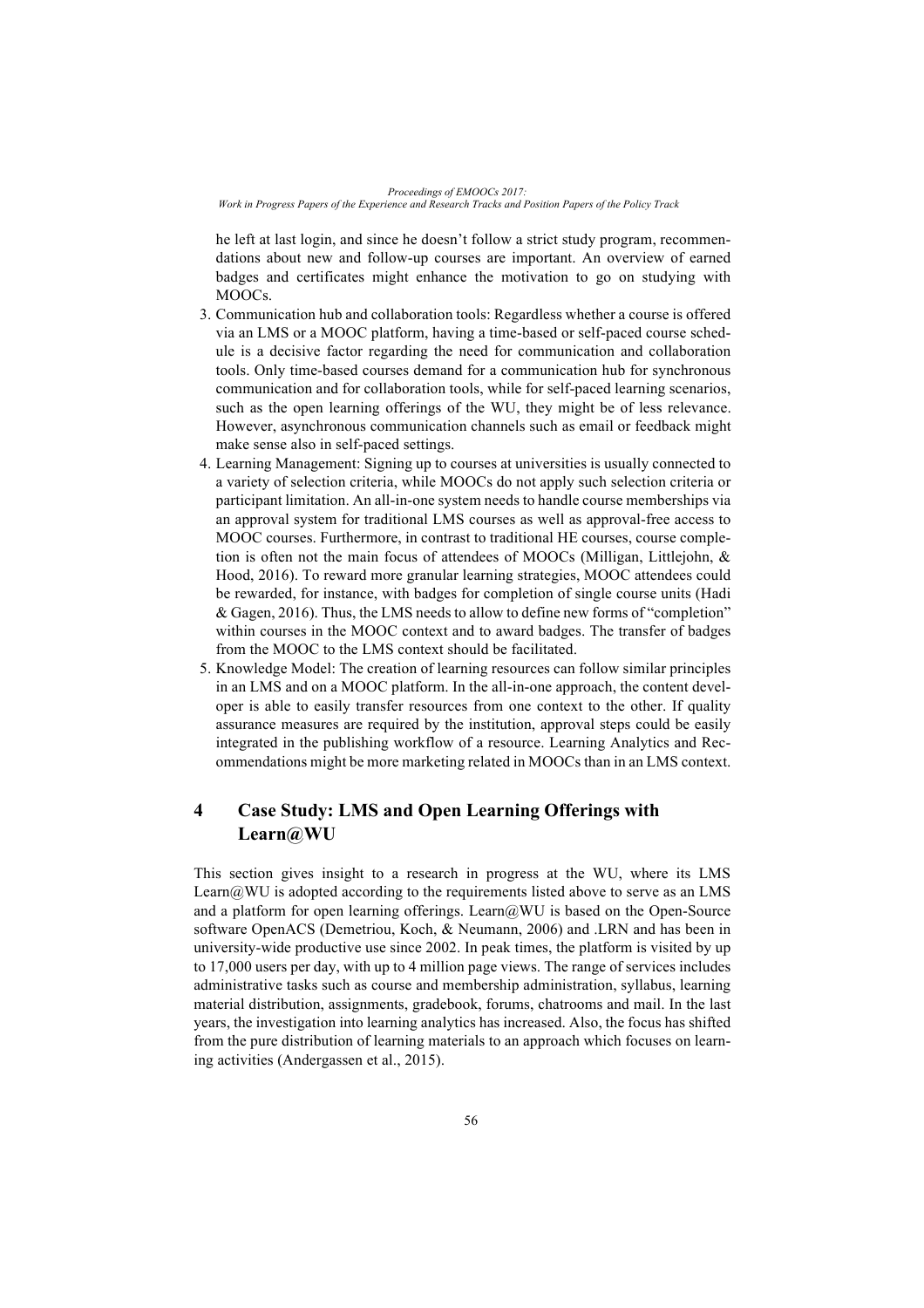For the current project, the subsite-awareness of OpenACS is the starting point. It is the key concept which enables to run LMS and MOOC functionality parallel in one installation. Thus, one subsite will serve the LMS and one the open learning offerings. This allows to use one code base for both services, but with individual customization of both.

While the LMS subsite will use the .LRN framework for handling all courses and memberships, the open learning offerings will run on pure OpenACS, since the structure of the modules is more simple there.

The LMS subsite will be accessible only for enrolled students and teachers of the WU. The open learning offerings will additionally be accessible by the public. The subsite architecture allows regular students to log in to that subsite with their existing student account.

The applications, in particular the learning activity applications, run on both subsites with the same code base. An additional advantage is the possibility to easily transfer learning materials from one subsite to the other via a clipboard in the web frontend.

Customization of design through different themes is possible. Particular the open learning offerings needs to be attractive to visitors, since in comparison to the LMS all users come on a voluntary basis. Responsiveness of design, lightweight and state-ofthe art design, user-friendliness are key issues.

#### **5 Summary and Outlook**

This paper has described an approach how to adapt an e-learning platform to serve traditional LMS usage as well as open learning offerings for the public. The LMS Learn $@WU$  was described as example. The first implementation steps show promising results. Furthermore, pilot studies with students for the quality assurance of the learning materials have already started and the feedback is being implemented.

However, some of the features described above, e.g., the definition and implementation of badges management, still need to be tackled. A further future challenge includes the provision of sophisticated search and filter functions in order to provide easyto-find offerings for different target groups. Finally, the scalability of the system is an issue since it is difficult to anticipate the response to the open learning offering when rolled out for global use.

#### **References**

- 1. Abelson, H. (2008). The Creation of OpenCourseWare at MIT. *Journal of Science Education and Technology*, *17*(2), 164–174.
- 2. Andergassen, M., Ernst, G., Guerra, V., Mödritscher, F., Moser, M., Neumann, G., & Renner, T. (2015). The Evolution of E-Learning Platforms from Content to Activity Based Learning. The Case of Learn@WU. Presented at the International Conference on Interactive Collaborative Learning (ICL), Florence, Italy.
- 3. Demetriou, N., Koch, S., & Neumann, G. (2006). The Development of the OpenACS Community. In *Open Source for Knowledge and Learning Management: Strategies Beyond*